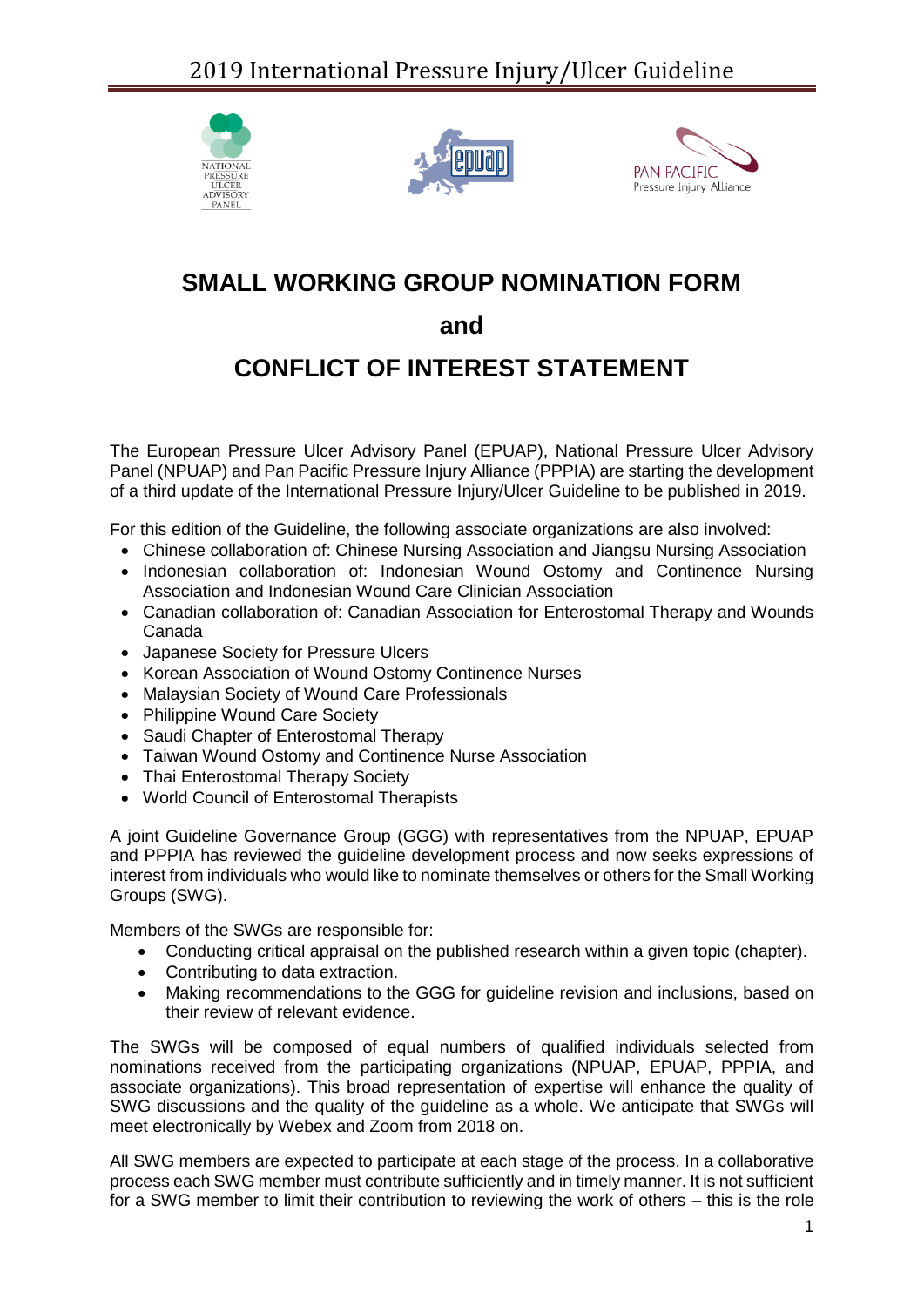of stakeholder reviewers. SWG members who are unable to meet the contribution expectations cannot be acknowledged in the Guideline. If a SWG member realises they are unable to meet contribution expectations this is to be discussed with the team as soon as possible.

#### **Small Working Group Member Qualifications**

The SWG members will:

- 1. Possess expertise in the SWG content area and a working knowledge of research methods sufficient for conducting critical appraisal.
- 2. Be a member of one of the participating organizations (e.g., member, trustee, board member, former trustee or board member [alumni]), or be a nominated representative of a participating organization.
- 3. Be free of major competing or conflicting interests, and must disclose the nature of any potential conflicts of interest, and if they exist, excuse themselves from related decisions. The SWG members and others involved in the actual development of the guideline are screened for potential conflicts of interest (COI). In the interest of transparency, SWG members will be required to complete a form identifying potential conflicts of interest on a yearly basis. Declarations of potential conflict will be requested prior to each meeting and will be published with the quideline.
- 4. Not have their primary employment in industry.
- 5. Have sufficient computer literacy to use word processing software, a web-based interface for document sharing and web-based conferencing applications. SWG members will require regular access to a computer with internet access, ability to access Word and PDF documents and an email address that is accessed on a regular basis. Some technical support will be provided by the methodologist and a web administrator; however, it is the responsibility of SWG members to ensure they have appropriate equipment and onsite support as required. The SWG members are expected to be responsive to communication from other members of their SWG, the GGG and the methodologist. It is reasonable to respond to email within five business days when working on a collaborative project.

#### **Nominations for Small Working Groups**

Persons wishing to nominate for the SWGs must submit:

- A 2 page resume outlining their expertise within the nominated SWG topic/s.
- Complete an SWG Nomination Form (see attached).
- Complete the COI form (see attached).

Please also decide, whether you are willing to translate primary research papers into English.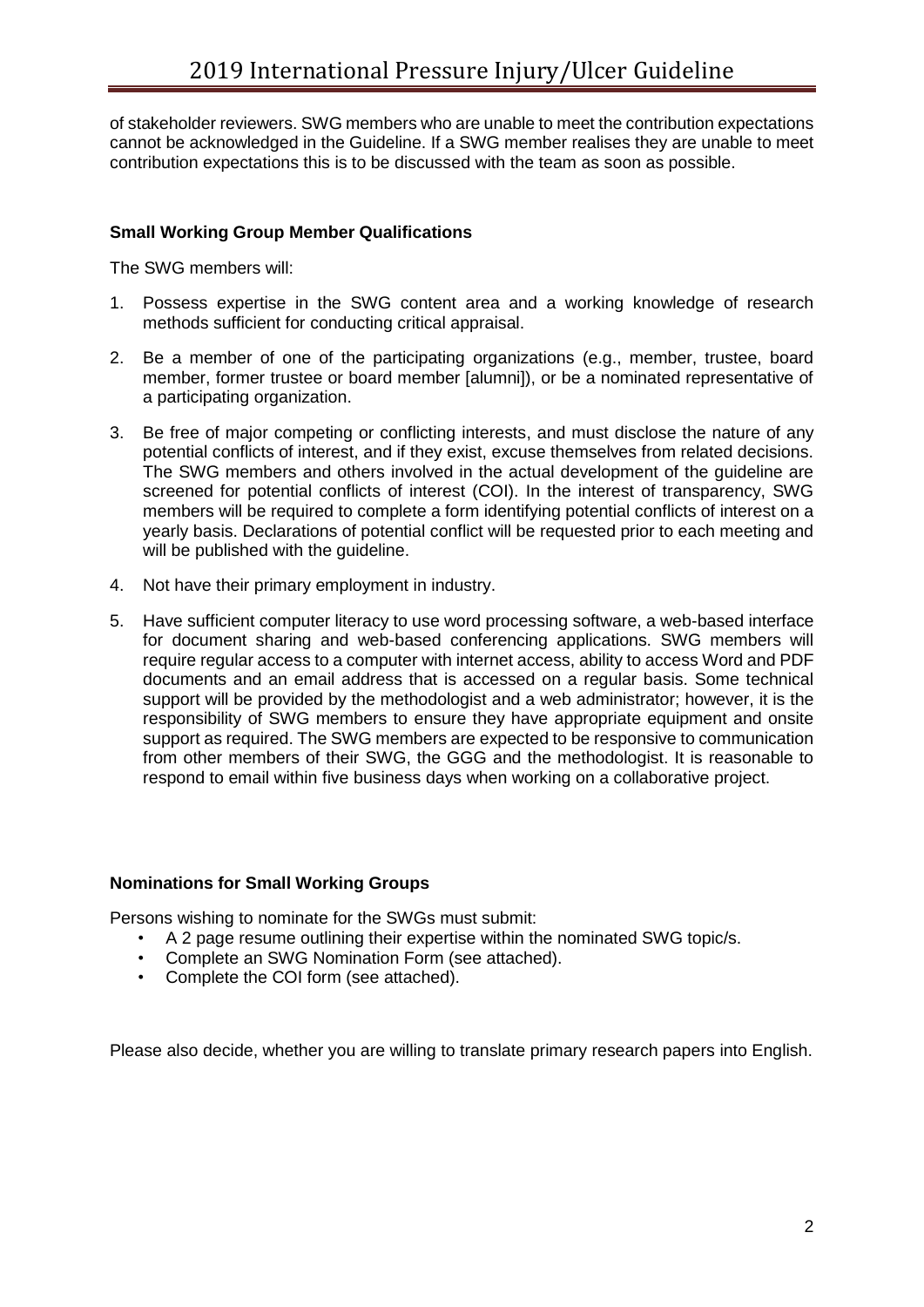Based on the geographic region or the association of the applicant's nominations should be addressed to:

| <b>EPUAP</b> | Please send the applications via email to:                              |
|--------------|-------------------------------------------------------------------------|
|              |                                                                         |
|              | Dr. Dominique Sigaudo-Roussel:                                          |
|              |                                                                         |
|              | dominique.sigaudo-roussel@univ-lyon1.fr                                 |
|              |                                                                         |
|              | with cc to Dr. Jan Kottner: jan.kottner@charite.de                      |
|              |                                                                         |
| <b>NPUAP</b> | Please send the applications via email to:                              |
|              |                                                                         |
|              |                                                                         |
|              | Jennifer Wood: jwood@npuap.org                                          |
|              |                                                                         |
|              | with cc to Dr. Janet Cuddigan: jouddiga@unmc.edu                        |
|              |                                                                         |
| <b>PPPIA</b> |                                                                         |
|              | Please send the applications via email to:                              |
|              |                                                                         |
|              | Pam Mitchell: Pamela.Mitchell@cdhb.health.nz                            |
|              |                                                                         |
| Associate    | Please send email to local collaboration co-ordinator. To identify your |
| Organization | local co-ordinator email:                                               |
|              |                                                                         |
|              |                                                                         |
|              | Dr Emily Haesler: admin@internationguideline.com                        |
|              |                                                                         |

Closing date for nominations is 15 December, 2017**.**

Successful nominees will be notified by 1 January, 2018.

All nominees will be invited to participate in the draft guideline online review process.

Sincerely,

Jan fler

Jan Kottner, PhD GGG Chair, EPUAP

Kenh Caville

Keryln Carville, PhD GGG Chair, PPPIA

Janet Cublez

Janet Cuddigan, PhD GGG Chair, NPUAP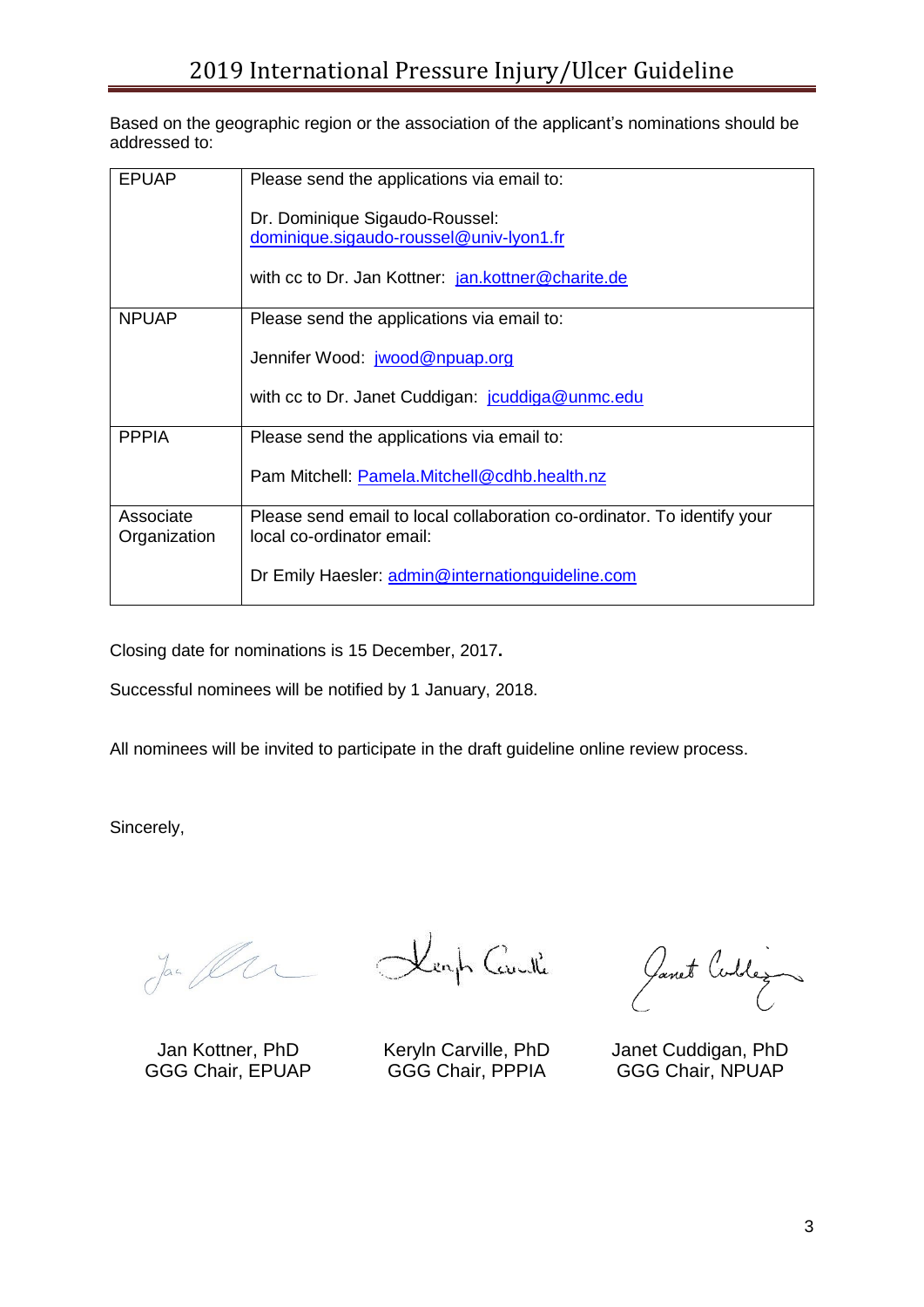# **SMALL WORKING GROUP NOMINATION FORM**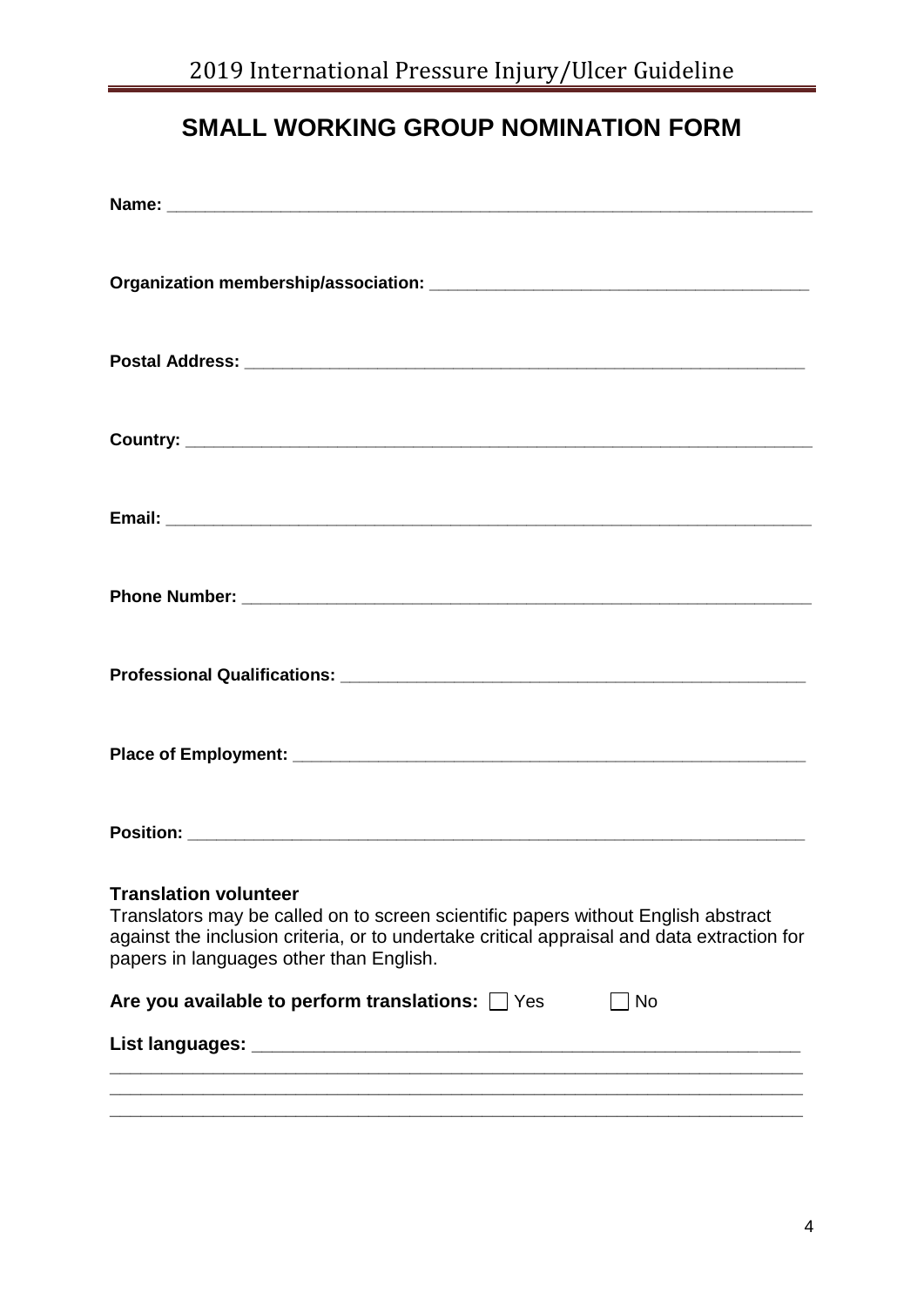### **The Guideline Topics/Chapters for Small Working Groups**

Nominees for small working groups (SWGs) can nominate **three topics**, but no one will be assigned to more than two groups. **(Please tick/check topics of interest)**

*Background*

Pressure injury/ulcer etiology

Pressure injury/ulcer classification

#### *Prevention*

- $\Box$  Risk factors and risk assessment
- Skin and soft tissue assessment and management
- $\Box$  Medical device -related pressure ulcers/injuries

#### *Prevention and Treatment*

**Nutrition** 

- Support surfaces
- Repositioning and mobilization
- Heel pressure injuries
- Patient consumer involvement

#### *Treatment*

 $\Box$  Assessment of pressure injuries/ulcers and methods to monitor healing

Pain assessment and management

Cleansing, debridement and topical agents

Wound Dressings

- Assessment and treatment of infection and biofilms
- $\Box$  Biophysical agents (e.g., light and energy therapies such as electrical stimulation,
- UV light, negative pressure wound therapy)
- $\Box$  Growth factors
- Biological dressings
- **□** Surgery

### *Pressure Injuries/Ulcers in Specific Populations*

- Individuals in the operating room
- Individuals requesting palliative care
- $\Box$  Individuals with spinal cord injury
- Children and neonates
- $\Box$  Individuals in critical care settings
- $\Box$  Bariatric individuals
- $\Box$  Individuals in community/home care settings

#### *Facility Levels Considerations in Implementing Best Practice*

- Facilitators and barriers to guideline implementation
- Health professional education
- $\Box$  Consumer issues, including quality of life, involvement in care and education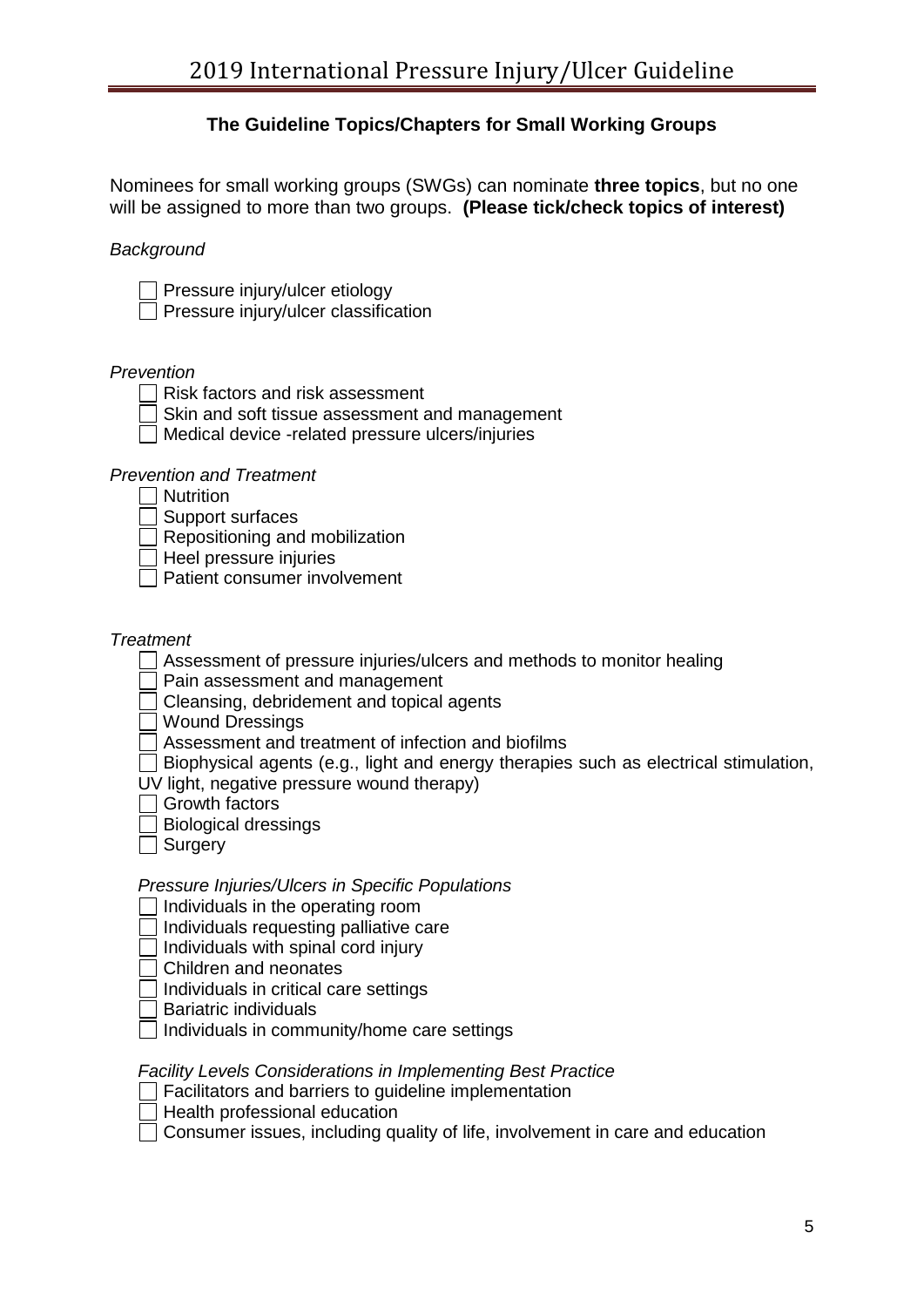### **CONFLICT OF INTEREST FORM**

**(Version 5, 21 November, 2017)**

In order to participate in the guideline development and update process group members **must declare** whether they have any **potential conflict of interest**. A conflict of interest arises in any situation in which a group member has a direct or indirect pecuniary or personal (e.g. academic advancement, community standing) interest in the way the guideline is developed, how decisions are made or how statements and/or recommendations are framed. Not all financial relationships with industry or other funding bodies represent true conflict of interests but nevertheless actual or potential conflicts of interest must be declared to enhance transparency and credibility of our guideline. The declarations will be published with the guideline.

Potential conflicts of interests (COI) will be declared and managed based on an adapted version of the Guidelines International Network Principles (Schünemann et al. 2015).

(1) Every GGG and SWG member must declare any potential COI according to the Disclosure Form **on an annual basis during the guideline development.**

(2) The conflict of interest statements are kept with the Chair persons of the NPUAP, EPUAP and PPPIA and the methodologist, and are valid for one year. Emergent conflicts of interest during the year must be declared immediately within the working process or meetings and on an updated COI form.

(3) Every person (SWG member, GGG members, GGG chairs) with a 'moderate' to 'very high' COI according to Appendix Table 2 in Schünemann et al. (2005) must:

- not review and/or critically appraise any papers in the area of the COI

- be excluded from any group discussions, statements and chapter preparations, and strength of evidence ratings.

Every COI is topic specific.

For now, please list all (actual and potential) conflicts of interests regarding the development and update of the 2019 International Pressure Ulcer Guideline 2019 that may arise from the following payments or services from industry for you or your institution within the **past 3 years**. In the appendix you find a more detailed explanation about the weight assignment and the relevance rating. The "weight" of your potential COI will be evaluated in conjunction with "relevance to topic".

#### Reference

Schünemann HJ, Al-Ansary LA, Forland F, Kersten S, Komulainen J, Kopp IB, Macbeth F, Phillips SM, Robbins C, van der Wees P, Qaseem A; Board of Trustees of the Guidelines International Network. Guidelines International Network: Principles for Disclosure of Interests and Management of Conflicts in Guidelines. Ann Intern Med. 2015;163(7):548-53.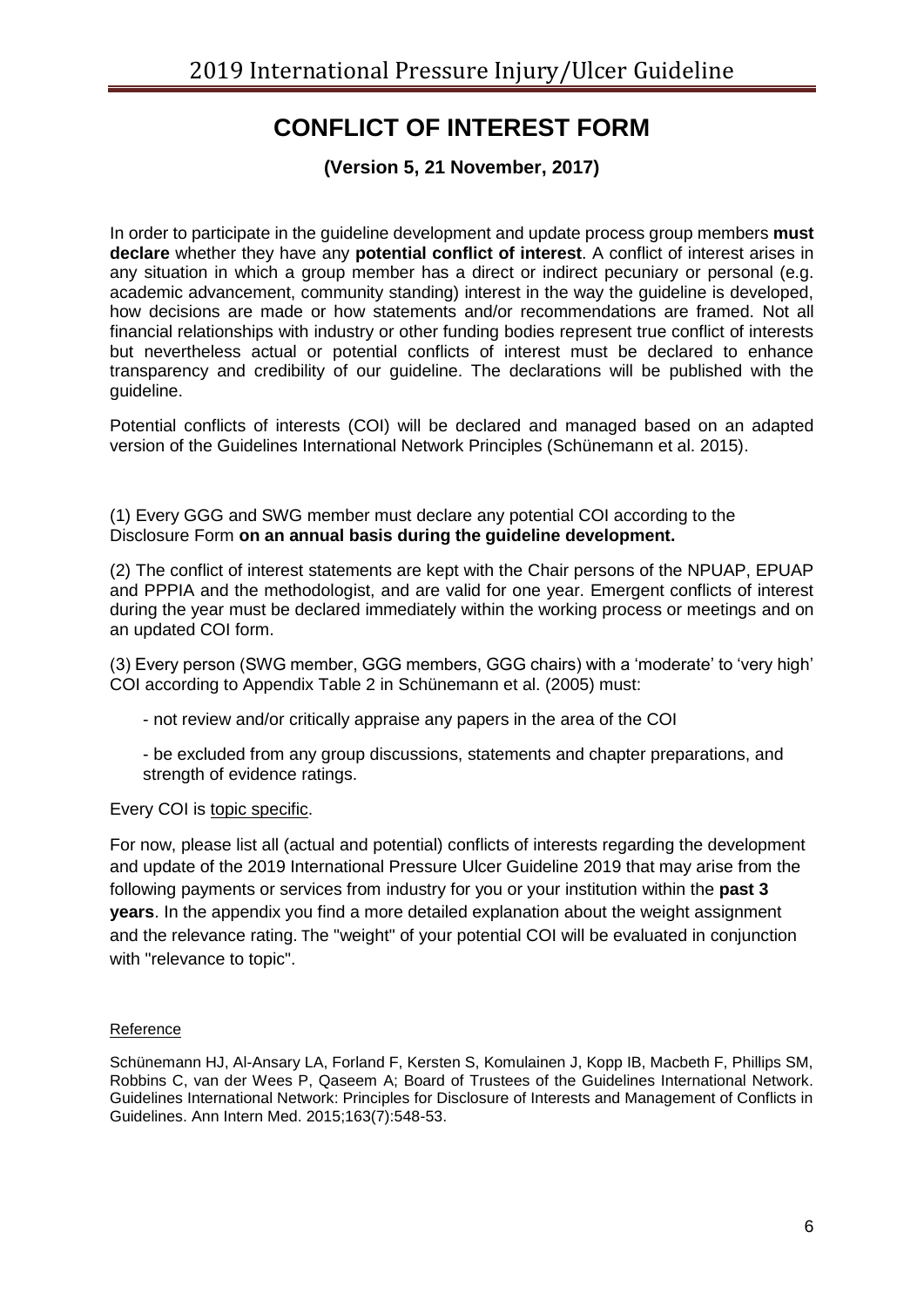### Name:

Organization:

| Type of                                                                                    | Nil/no   |                         |                                      | Interest to declare* |                                       | <b>Topics</b>                                             |
|--------------------------------------------------------------------------------------------|----------|-------------------------|--------------------------------------|----------------------|---------------------------------------|-----------------------------------------------------------|
| <b>Interest</b>                                                                            | interest | Money<br>paid to<br>you | Money paid<br>to your<br>institution | Name of entity       | Weight (1,<br>2, or $3$ <sup>**</sup> | List all guideline<br>topics to which this<br>COI relates |
| <b>Grants</b>                                                                              |          |                         |                                      |                      |                                       |                                                           |
| <b>Consulting</b><br>fees or<br>honoraria                                                  |          |                         |                                      |                      |                                       |                                                           |
| <b>Board</b><br>memberships                                                                |          |                         |                                      |                      |                                       |                                                           |
| Payments/<br>honoraria for<br>lectures or<br>publications                                  |          |                         |                                      |                      |                                       |                                                           |
| Payments/<br>honoraria for<br>development of<br>educational<br>presentations               |          |                         |                                      |                      |                                       |                                                           |
| <b>Patents</b>                                                                             |          |                         |                                      |                      |                                       |                                                           |
| <b>Support for</b><br>travel to<br>meetings for<br>the guideline<br>development/u<br>pdate |          |                         |                                      |                      |                                       |                                                           |
| <b>Payment for</b><br>writing or<br>reviewing the<br>guideline or<br>parts of it           |          |                         |                                      |                      |                                       |                                                           |
| <b>Provision of</b><br>other<br>assistance for<br>guideline<br>development<br>/update      |          |                         |                                      |                      |                                       |                                                           |
| Other (e.g.<br>academic)                                                                   |          |                         |                                      |                      |                                       |                                                           |

\*Please tick the relevant boxe(s); \*\*Up to \$1,000 weight = 1, \$1,000 to 5,000 weight = 2, \$5000 and more weight

= 3, includes nonmonetary values (e.g. travel, tickets etc.) (see next page) (refer to Appendix Table 1)

\_\_\_\_\_\_\_\_\_\_\_\_\_\_\_\_\_\_\_\_\_\_\_\_ \_\_\_\_\_\_\_\_\_\_\_\_\_ \_\_\_\_\_\_\_\_\_\_\_\_\_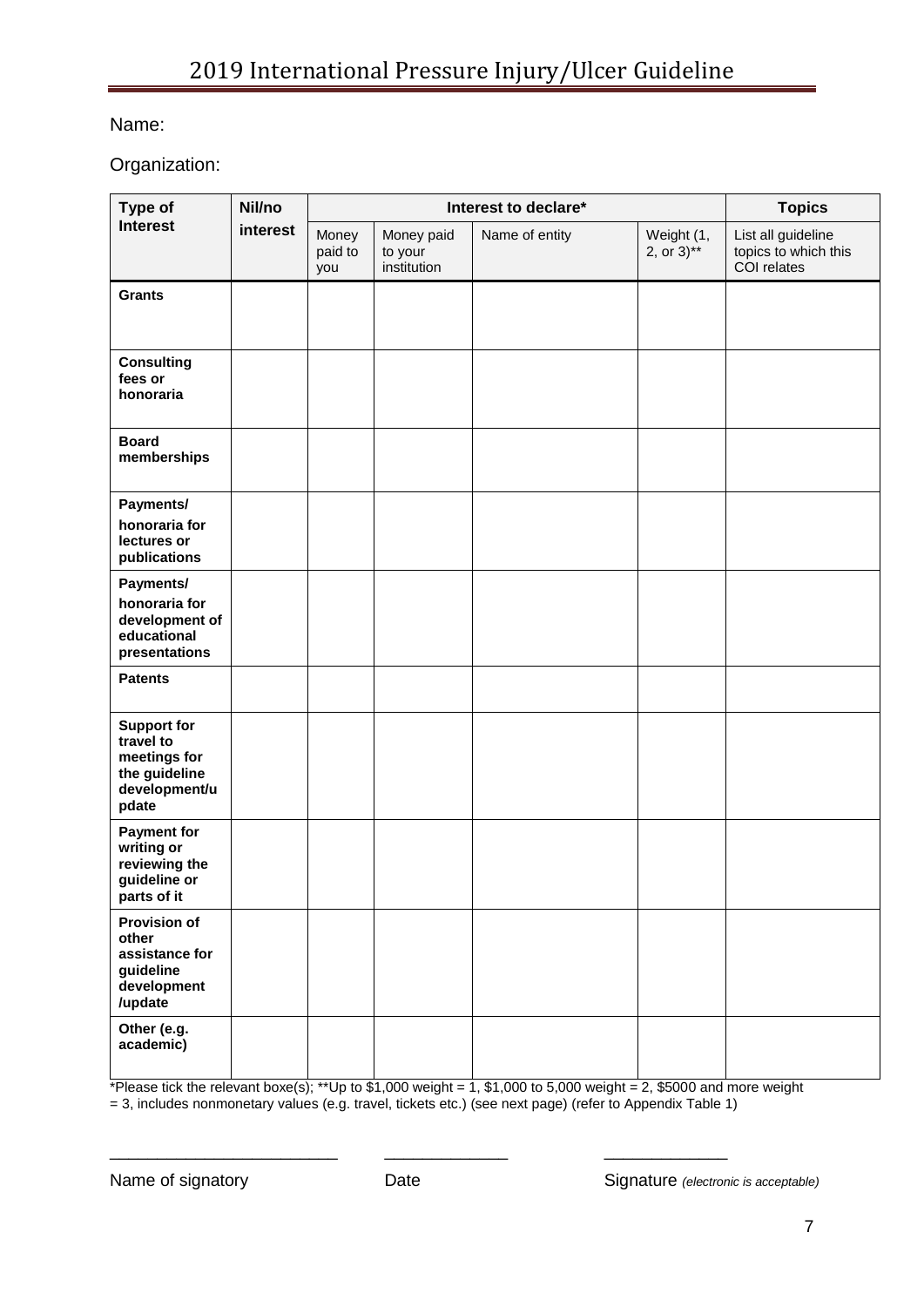#### Appendix Table 1. "Weight" of potential conflict of interest based on "value."\*\*

#### User instructions

Step 1. In Table A1, select a monetary and/or nonmonetary "value" on the scale labeled adding up all declared values for the 3 years prior to submission of the project or application per company or commercial sponsor (see examples in the legend to the table).

Step 2. Determine the "weight" using the column labeled "weight."

#### TABLE A1. "WEIGHT" OF POTENTIAL CONFLICT OF INTEREST (COI) **BASED ON "VALUE"**

| Value Category (Monetary and/or Nonmonetary)* | Weight† |
|-----------------------------------------------|---------|
| 1. Up to \$1,000‡                             |         |
| 2. \$1,001-5,000§                             | 2       |
| 3. \$5,001-10,000¶                            | 3       |
| \$10,001-5,000                                |         |
| \$50,001-100,000                              |         |
| \$100,001 or more                             |         |

\* Select a value category for the potential COI that reflects both monetary and non-monetary value combined (see  $\ddagger$ , §, ¶ below to determine any non-monetary value). Include direct or indirect financial interests such as research grants or similar (based on categories and ranges specified by the ATS Committee on Ethics and Conflict of Interest) in US\$; amounts will not be published or reported within ATS conferences or projects or otherwise reported by ATS to the public, with the exception of ATS official documents, where the dollar amount range of each participant's relationship per company or commercial sponsor (for the 3 years prior to submission of the draft document to the ATS Board of Directors) should be included in the disclosure statement that is published with the document. This information will be available ONLY to chairs and organizers of official ATS activities who will evaluate the COI disclosures and to the ATS Board of Directors and the Committee on Ethics and Conflict of Interest, if necessary.

† Used with relevance rate (see Table A2) to calculate significance. ‡ Example of nonmonetary value in category 1: a pen, pencil, cell phone.

§ Example of nonmonetary value in category 2: paid tickets to the Super Bowl or World Cup final for the family.

I Example of nonmonetary value in category 3: free first class ticket to Australia from North America for spouse or family.

\*\* Reprinted with permission of the American Thoracic Society. Copyright © 2015 American Thoracic Society. Schünemann HJ, Osborne M, Moss J, Manthous C, Wagner G, Sicilian L, et al; ATS Ethics and Conflict of Interest Committee and the Documents Development and Implementation Committee. An official American Thoracic Society Policy statement: managing conflict of interest in professional societies. Am J Respir Crit Care Med. 2009;180:564-80. [PMID: 19734351] doi: 10.1164/rccm.200901-0126ST. The American Journal of Respiratory and Critical Care Medicine is an official journal of the American Thoracic Society.